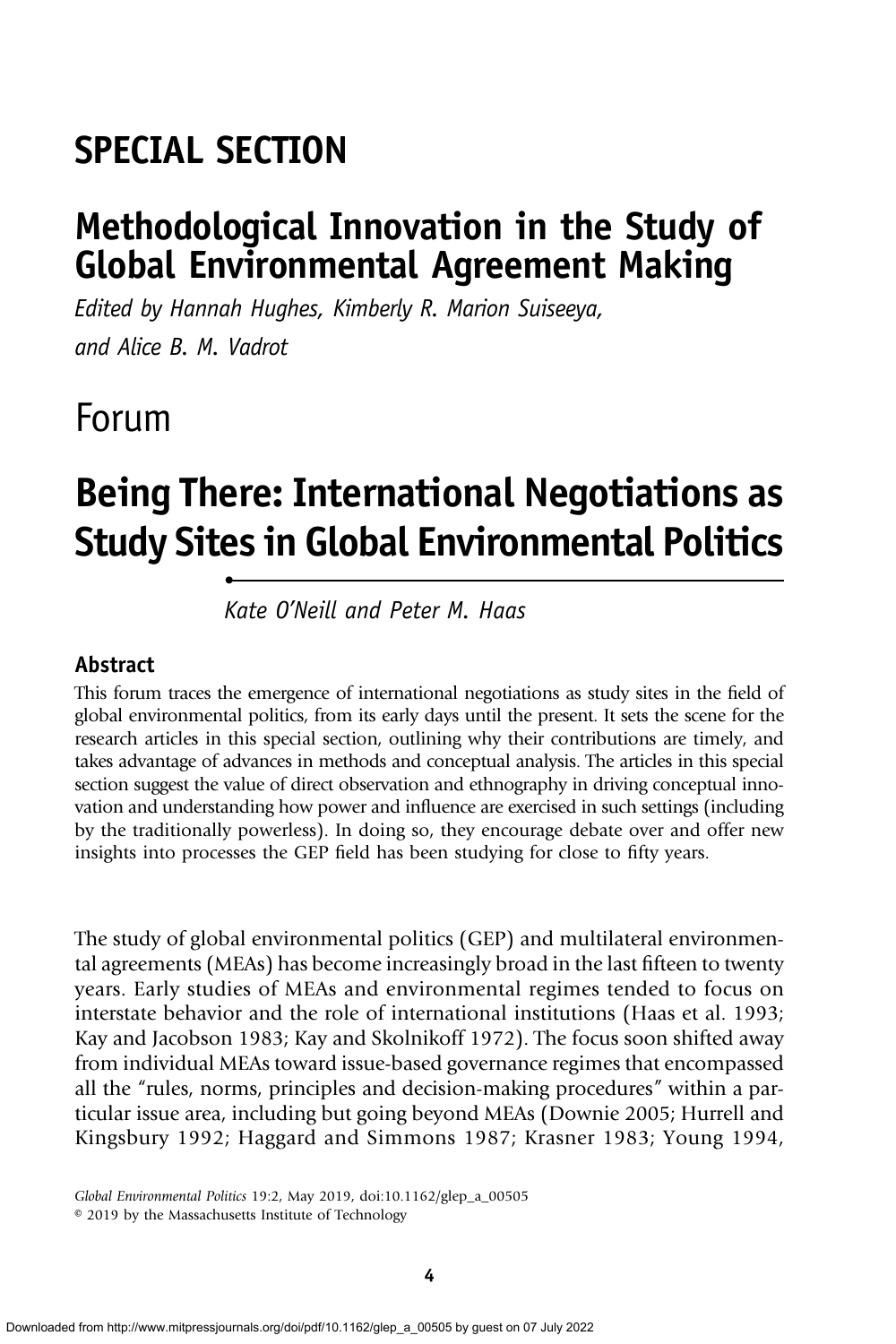among others). Authors quickly realized that regimes were institutional venues commanding analytic attention and that enabled nonstate actors to acquire and exercise influence (Haas 1989; Young 1991). Subsequent work focused on the effectiveness and impacts of international regimes and global environmental governance more generally (Bernauer 1995; Haas et al. 1993; O'Neill 2017, chapter 5), although this has fallen off in recent years (Andresen 2013). More recent scholarship has analyzed the shape and impacts of the participation by multiple actors, and by different groups of actors, in MEA negotiations, including nongovernmental organizations (NGOs), science and epistemic communities, international secretariats, and the private sector, in addition to the more traditional states and international organizations (Betsill and Corell 2008; Biermann and Siebenhüner 2009; Jinnah 2014; Kanie et al. 2014; Levy and Newell 2005; O'Neill 2017; O'Neill et al. 2004).

More recently, scholars have looked at MEAs as a system (Orsini et al. 2019). Some treat them as political contexts that shape the political opportunity space for actors (Alter and Meunier 2009; Biermann et al. 2009; Keohane and Victor 2011; Raustiala and Victor 2004), while others treat them as complex systems requiring distinctive modes of analysis (Kim and Mackey 2014; Orsini et al. 2013, 2019; Young 2017). These intriguing features of MEAs call for new approaches. Complexity calls us to focus on the understandings of the negotiators and participants in MEAs, to get a handle on their emergent properties and capacities to reproduce and/or strengthen regimes over time.

There has in recent years been a convergence of interest in the dynamics of summitry and their implications and in how individuals and organizations influence outcomes on the floor. Academics have become so numerous at international environmental negotiations that they now have their own category of NGO, the "RINGO" (research international NGO). These attendees are most likely there to advise on their area of expertise or to take advantage of a unique confluence of relevant actors to advance research on a specific topic. But some are there to study the actual negotiations, using multilateral environmental negotiations, and the interpersonal, intergroup dynamics at and around meetings as the sites and/or objects of research.

If we problematize international environmental negotiations and meetings as venues where regime actors update their own understandings, often through interactions with others, our attention is drawn to the techniques by which actors promote their interests and interact with others. Methods that have been presented to capture parts of this process include narratives and discourses (Alker 1996; Esguerra 2014), network analysis (Green 2013; Victor et al. 2018), and participatory-action research (Reitan and Gibson 2012). In addition, there are studies that draw on the indispensable work of the Earth Negotiations Bulletin team (Chasek and Wagner 2012)—and firsthand accounts of lead diplomats and administrators (Benedick 2007; Tolba 1992). Others have examined the importance of theater in international negotiations (Death 2011) and of summit fatigue (VanDeveer 2003).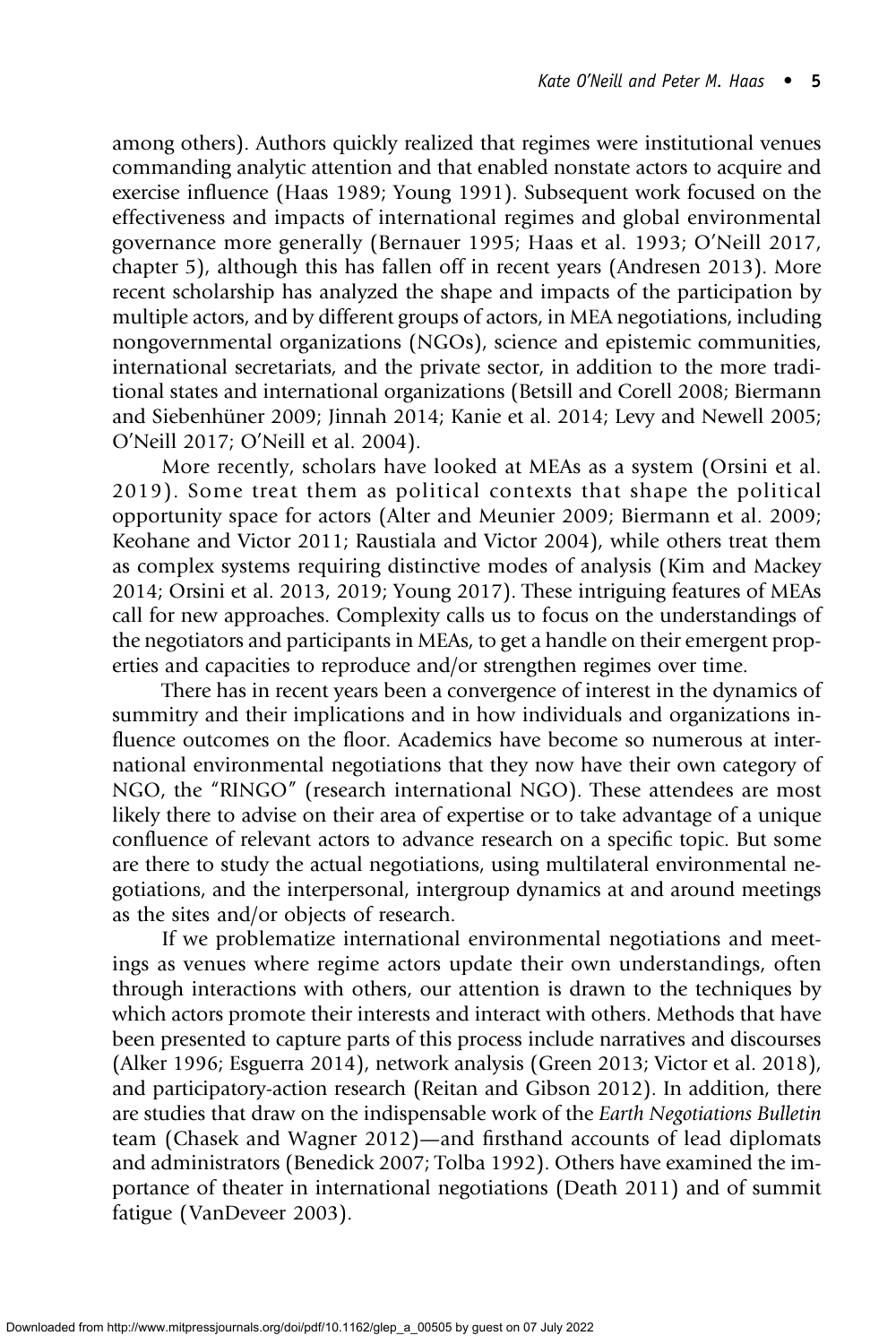The pieces in this special section shed light on the process by which marginalized groups seek to exercise influence in large conference settings. Specifically, they add to this literature by circumventing a focus on interstate dynamics, drawing our attention instead to the "powerless" and to new forms of interaction, contention, and "moments of influence" (Witter et al. 2015). In this, they echo early critical literatures in the field (e.g., Conca 2005, 2006; see also the essays in Lipschutz and Conca 1993; Wapner 2003; Martello 2001) and conceptual writings about the multiple dimensions or faces of power (Barnett and Duvall 2005; Gaventa 1980; Lukes 1974; Wrong 1988).

In 2014, a special issue of this journal was devoted to collaborative event ethnography (CEE) at the 10th Conference of the Parties (COP) of the Convention on Biological Diversity, held in Nagoya in  $2010$ .<sup>1</sup> CEE deploys large teams of researchers at international meetings to observe submeetings, side events, hallway interactions, and so on, to build collective ethnographic accounts of, for example, roles of specific actors or the diffusion of specific norms or ideas across the conference (Campbell et al. 2014).

Many existing accounts do not engage with making the invisible or intangible aspects of negotiations visible, such as observing interpersonal interactions at meetings within a global environmental COP or in the hallways, aiming to capture the subtler dynamics of these particular diplomatic processes and the ways many more actors than originally assumed fit into the process. The CEE project was an exception, although the sheer size of its team and the ground it needed to cover made it hard to raise funding needed for ongoing attendance at that scale. Another challenge is simply the sheer number of meetings and processes at the sub-COP level. Important decisions happen everywhere, but now we are starting to have means to make sense of the why, who, and how, not just in this collection but in ongoing work by other scholars.

The four articles in this special section offer very different insights into these questions, while maintaining MEA negotiations as their study site. All seek to make conceptual innovations: identifying and tracking weighted concepts and deliberative ecologies, reconceptualizing influence to make Indigenous Peoples' power visible, and taking feminist intersectional approaches to CEE. In this regard, all of the articles are attempting to challenge and unpack the power embedded in research to shape what comes into view and what scholars perceive as more or less important.

The articles by Hughes and Vadrot and by Suiseeya and Zanotti in this section present results derived from time spent observing meetings on site. Hughes and Vadrot's article focuses on interactions in one room (metaphorically) at a meeting of the Intergovernmental Science-Policy Platform on Biodiversity and Ecosystems Services. This "single-room" approach allows them to anchor what

<sup>1.</sup> Lisa Campbell, Noella Gray, and Catherine Corson, eds. Studying Global Environmental Meetings to Understand Global Environmental Governance: Collaborative Event Ethnography at the Tenth Conference of the Parties to the Convention on Biological Diversity, Special Issue, Global Environmental Politics 14 (3), 2014.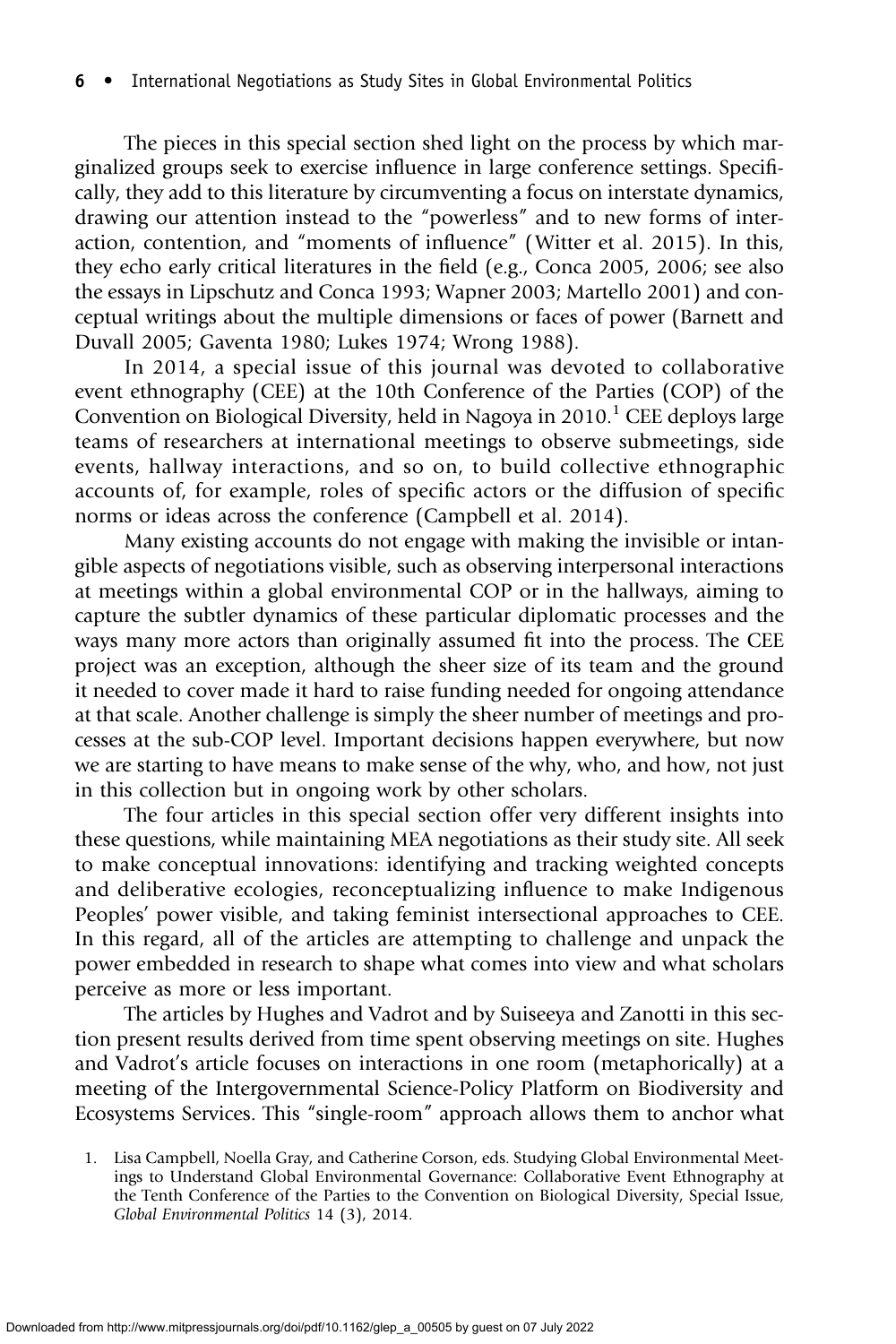might otherwise be too diffuse an analysis of a weighted concept's take-up and the contestation around it. Suiseeya and Zanotti's article travels through COP 21 of the United Nations Framework Convention on Climate Change (UNFCCC) (held in Paris 2015), accompanying Indigenous Peoples' representatives and following social media and other external interactions.

Pickering's article zooms out and observes MEA negotiations as an interlocking set of systems, viewed holistically. Paterson's article sees the sites of negotiations as an opportunity for harvesting network data to more fully describe that networked politics involved in international negotiations and provide richer explanatory accounts.

### Why Now?

One of the questions that emerges from these papers is, why now? Why is this a propitious time in general to pay attention to research design and methodological approaches and to new (or newly popular) sites of research (O'Neill et al. 2013)? There are three sets of answers to this question.

First, the nature of large-scale conferences has attracted more attention from researchers, particularly in the environmental area, starting with the huge numbers of nonstate actor participants at the 1992 Earth Summit. Something about the current shape and structure of COPs and related meetings—their dynamism and the density and diversity of actors in attendance—transcends their direct objectives and allows them to become venues for much broader fields of inquiry within a brief and intense time frame of two weeks or less. This is particularly true of the "mega"-conferences and negotiating processes—the UNFCCC, the Convention on Biological Diversity, and summits such as Rio +20. These negotiations now attract opportunities to leverage broader, more diverse and subtler forms of influence and create new interactions or alliances (Suiseeya and Zanotti, on Indigenous Peoples' organizations at COP 21).

While attention to conference diplomacy had been highlighted since 1968 (Haas 2002; Kaufmann 1968) and had been a feature of the research on UN Conference on humans and the Environment (UNCHE), held in Stockholm, Sweden in 1972 (Ivanova 2010), attention has mounted given the ease of access to megaconferences, their increased frequency in the environmental realm, and the emergence of civil society "parallel summits" at UNCED 1992 and beyond. At the individual regime level, the proliferation of types of actors as represented by the alphabet soup of official UN Observer designations (O'Neill 2019) also highlighted the diversity of voices present. The differences between regimes in this respect raise fascinating but understudied research questions (with a few exceptions, e.g., Jinnah 2014).

Second, recent years have seen a transdisciplinary turn in GEP that has encompassed the interpretive social sciences and humanities as well as more work that looks to integrate ecology and conservation sciences. The field of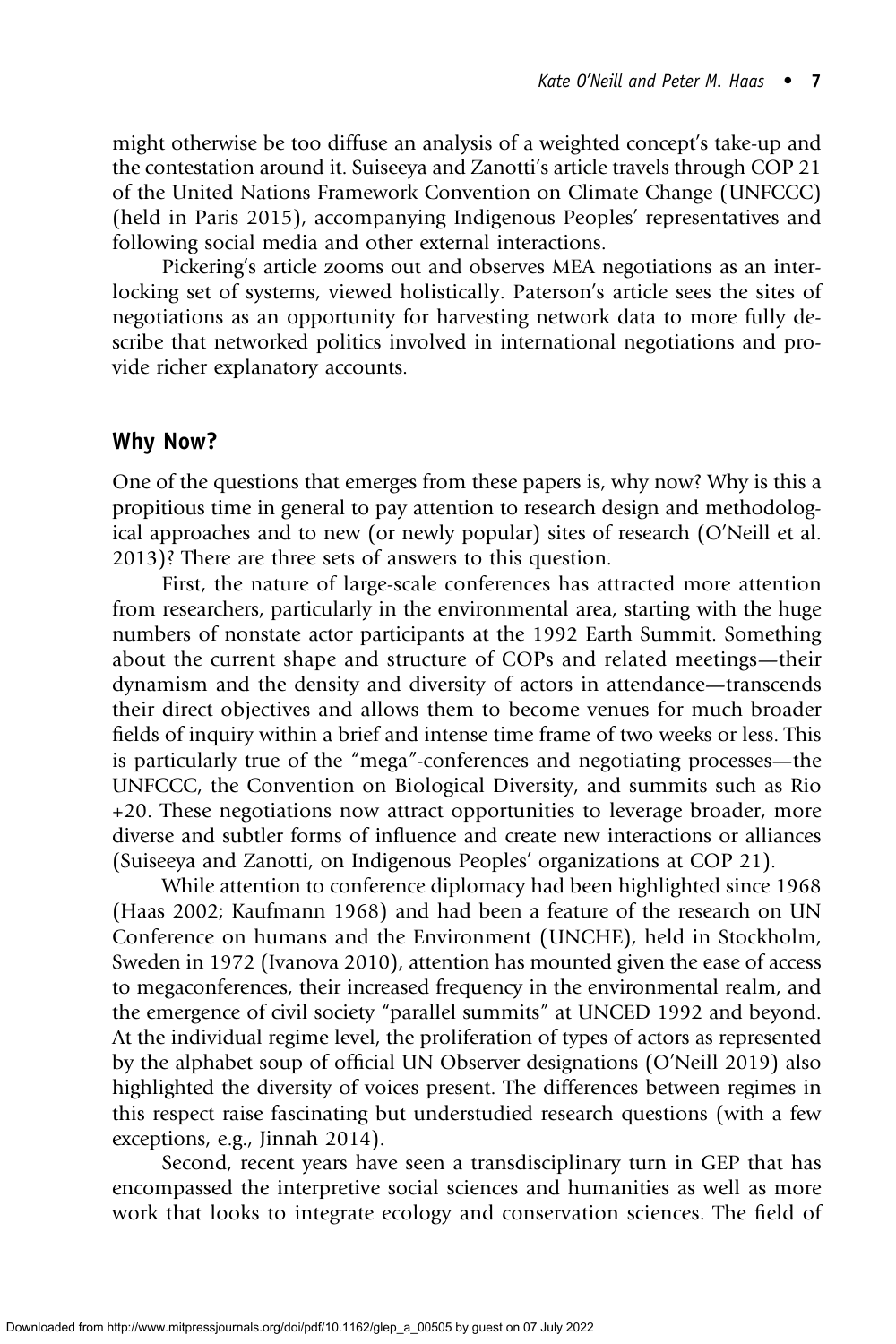international relations (IR) more generally has become more open to interpretive techniques imported from the humanities, although often treated as an additional way of adding granular appreciation of causal mechanisms in multimethods research. Scholars who are trained in and willing to deploy ethnography—such as the CEE group (but maybe others)—have pushed approaches that take observing and drawing inferences from human interactions seriously, even if the time frame is two weeks rather than months to years. Observing and documenting a moment of unanticipated crisis in what looked like routine discussions over a document related to biodiversity and culture becomes an opportunity to deploy insights from Bourdieu's sociological theory. What others might identify as linguistic or discourse analysis, along with that of body language and expression, would not be possible to conduct without the actual presence of researchers (Hughes and Vadrot). This is something trained journalists can do, but the connection to theory, such as observing and explaining the real-world trajectory of a concept, such as biocultural diversity, means new scholarly contributions can go further toward informing understandings of global political outcomes.

This turn has also fostered inclusion of the marginalized—e.g., Indigenous Peoples—in studies of international politics and integration of vertical scale into analysis, from local to global (Suiseeya and Zanotti). Similarly, multi-sited ethnography (and fieldwork) that takes the global seriously has become more common in geography and political ecology (Bair 2005). Social-ecological systems scholarship (Ostrom and Cox 2010) has opened the doors for new variants on systems theory (Pickering). Related to this point are the insights into the political strategies and techniques available to groups traditionally regarded as weak and the role of contingency in deploying influence in large, complex institutional settings (Barnett and Duvall 2005; Katzenstein and Seybert 2018).

By leveraging the use of symbols and coordinating pressure in multiple physical locales, Indigenous Groups successfully put respect for human rights into the Paris Agreement preamble. In the case of biodiversity, Indigenous Groups followed similar campaign strategies. In biodiversity, we also see the residual effect of decisions about organizing concepts that were used to frame deliberations. Such analysis not only describes the ways in which traditionally marginalized groups seek to influence discussions but also helps identify tactics and techniques not often associated with specific negotiated outcomes.

Third, we are witnessing innovations in terms of available methodological tools and technologies (O'Neill et al. 2017). Online tools and applications enable more sophisticated network analysis and visualizations. There is more emphasis on collaborative research—and fieldwork—in qualitative GEP. The very size and complexity of the negotiations themselves require collaborative work: listening to or watching sessions, coordinating findings and notes, adapting as they go, and compressing a year's work of ethnographic fieldwork into two short weeks. There is more openness on the part of qualitative (social science)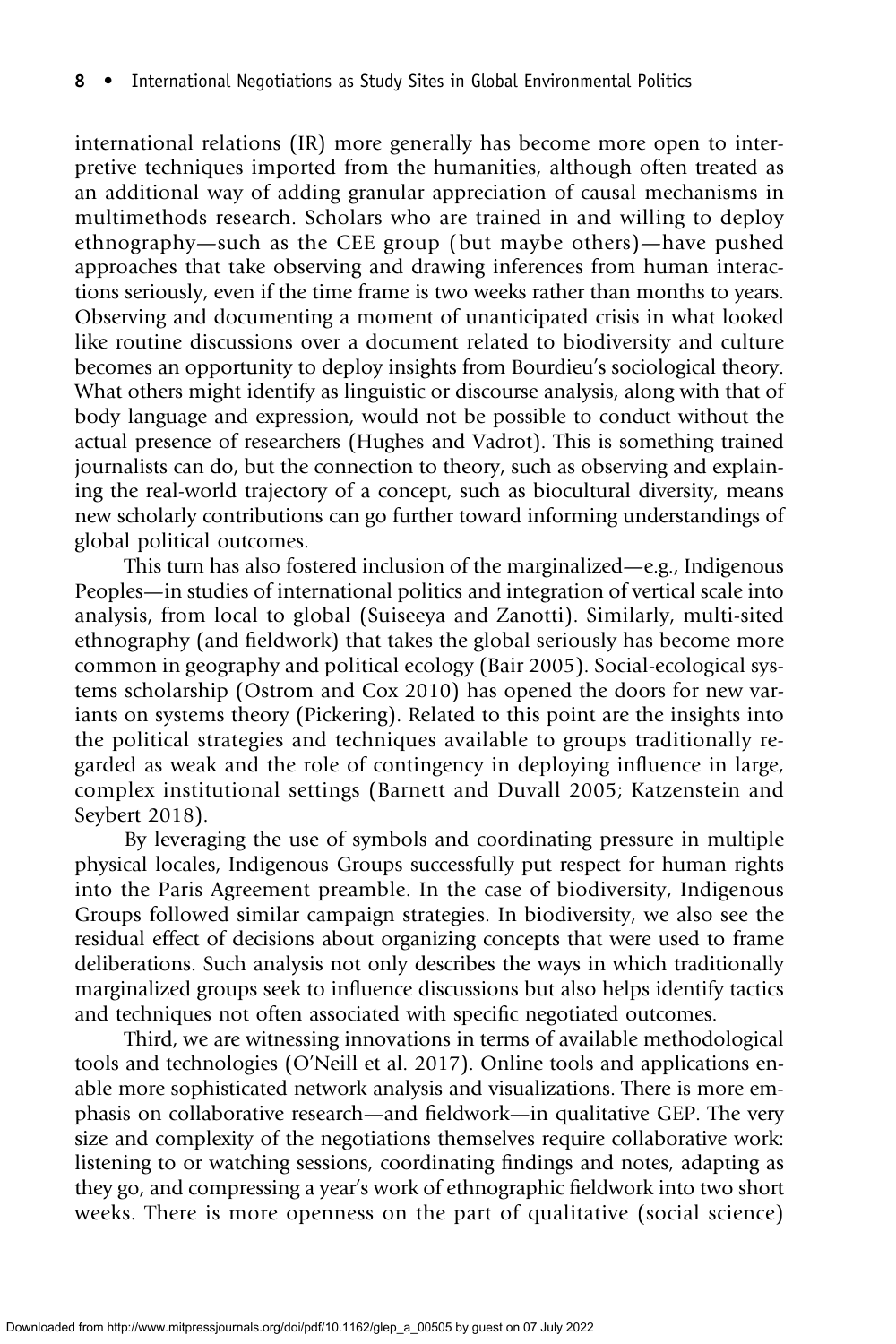scholars to adopt these approaches and tools and to grapple with "big data" and transdisciplinary communication.

The following four articles deploy a wealth of methods: process tracing, network analysis, ethnography, discourse analysis, linguistic analysis, systems theory, and visualization. This diversity reflects the need for multiple tools and frameworks to meet the challenges of today's environmental problems. While the methods selected by these authors are not, in and of themselves, new, they draw on a range of approaches that have rarely been applied in GEP and/or IR theory. The methods also reveal surprising outcomes and help to account for the thorough interpretive and explanatory mechanisms. For instance, we see the appearance of principles proposed by Indigenous People organizations in the preamble to the Paris Agreement, which expressly embraces human rights goals. The authors provide direct evidence of network linkages rather than ascribing them or inferring them from evidence from organizational charts and participation lists. This provides greater insight into group dynamics than black boxing them in discussions of outcomes and correlating them with hypothesized independent variables. In addition, we see the path-dependent effects of consolidated ideas in regime negotiations. This combination, along with these three "why now" factors, underlies why this symposium makes strides forward in ways of addressing global environmental problems, which could only be done by working at and within environmental negotiations.

### Contributions, and Moving Forward

It is helpful to locate this enterprise in the broader context of GEP and IR. While we commonly recognize that actual negotiations are rife with multiple actors, have unclear and shifting interests, and are subject to contingency, conventional approaches still aspire to explaining outcomes. The following articles come from more interpretive roots and are focused on understanding and describing the processes of negotiation. They offer a granular focus on those who wield influence, and how.

The authors in this collection suggest the utility of applying unconventional methods as a way of revealing previously invisible actors and structures and allowing for conceptual innovation and diffusion. The studies are grounded in familiar venues for many GEP scholars—the meeting halls and corridors of international environmental meetings—but focus attention on dynamics and marginalized groups often neglected by mainstream approaches and research designs that privilege the powerful actors in the international system. Such calls are echoed in the broader field of IR theory. For instance, a small but recent literature in IR on ethnography (e.g., Brigden 2016; Montsion 2018; Sabaratnam 2017) builds on its earlier emergence and use in feminist IR theory (Vrasti 2008).

Three factors could help push such approaches further in terms of influencing GEP scholarship and entering into conversation with IR theory, factors that counter common critiques of such approaches. The first is to stress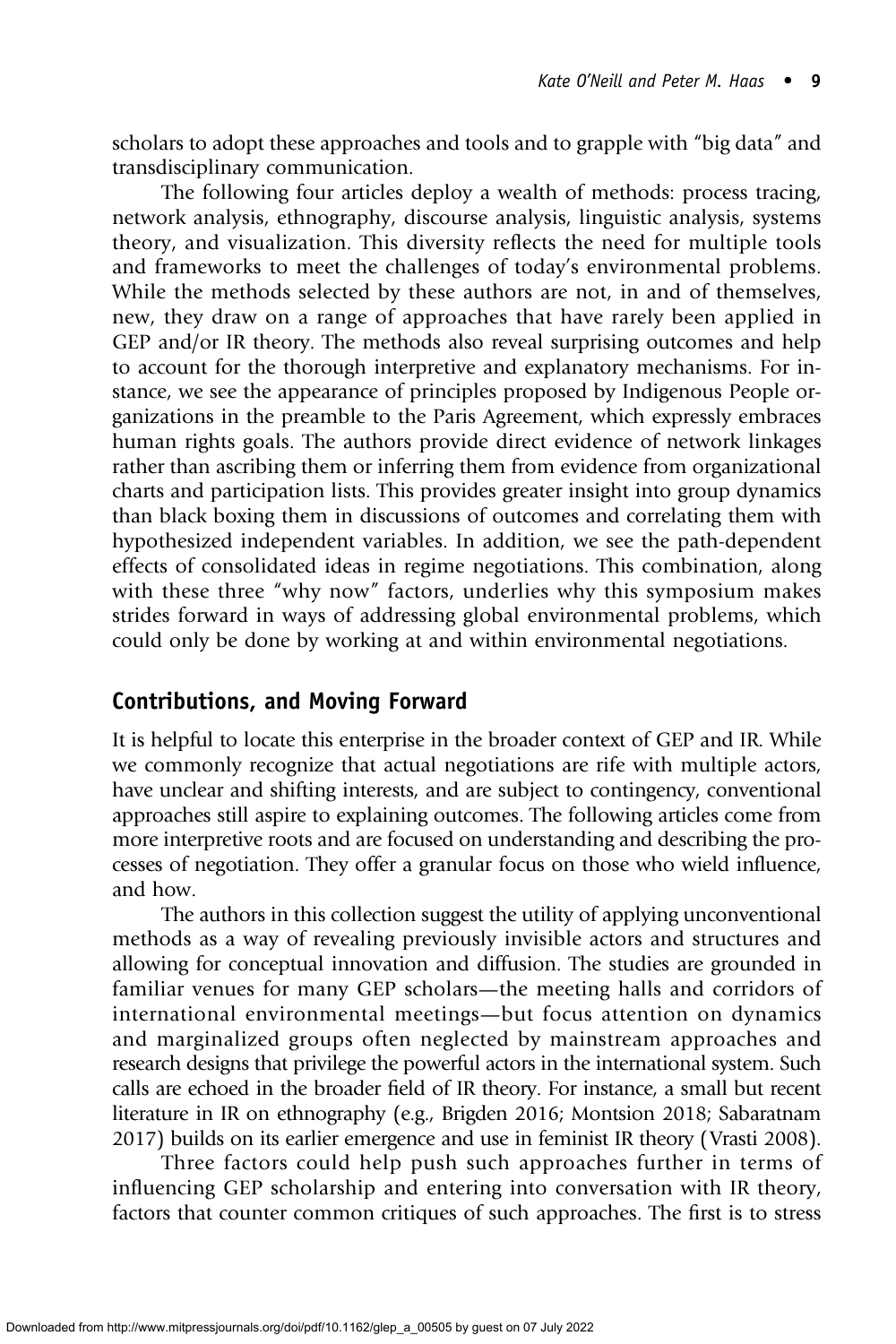the value added of new, different, or unconventional methods. For example, how do ethnographic approaches provide additional insight compared with, say, participant observation? The second is contingency. In a discipline becoming more obsessed with generalizability and predictive theory, how does one address their critiques that humanities approaches may stress events that are singular, or relationships—networks—that may be fleeting, and depend on the individuals within them. A third is highlighting politics, indeed, engaging with "old school" arguments and hypotheses about GEP and the dynamics of negotiations. How would one weigh competing hypotheses about the sources of collective agreement on bargaining texts: by the weighted concepts themselves or the power of the parties promoting those concepts?

The articles in this special section suggest the value of direct observation and ethnography in driving conceptual innovation and understanding how power and influence are exercised in such settings. In doing so, they encourage debate over and new insight into processes the GEP field has been studying for close on fifty years.

Kate O'Neill is an associate professor in the Department of Environmental Science, Policy, and Management at the University of California, Berkeley.

Peter M. Haas is a professor in the Department of Political Science at the University of Massachusetts Amherst.

#### References

- Alker, Hayward R. 1996. Rediscoveries and Reformulations: Humanistic Methodologies for International Studies. Cambridge, UK: Cambridge University Press.
- Alter, Karen J., and Sophie Meunier. 2009. The Politics of International Regime Complexity. Perspectives on Politics 7 (1): 13–24.
- Andresen, Steinar. 2013. International Regime Effectiveness. In The Handbook of Global Climate and Environmental Policy, edited by Robert Falkner. London, UK: John Wiley.
- Bair, Jennifer. 2005. Global Capitalism and Commodity Chains: Looking Back, Going Forward. Competition and Change 9 (2): 153–180.
- Barnett, Michael, and Raymond Duvall. 2005. Power in International Politics. International Organization 59: 39–75.
- Benedick, Richard E. 2007. Science, Diplomacy and the Montreal Protocol. In Encyclopedia of Earth, edited by Cutler J. Cleveland. Washington, DC: Environmental Information Coalition, National Council for Science and the Environment.
- Bernauer, Thomas. 1995. The Effect of International Environmental Institutions: How We Might Learn More. International Organization 49 (2): 351–377.
- Betsill, Michele M., and Elisabeth Corell, eds. 2008. NGO Diplomacy: The Influence of Nongovernmental Organizations in International Environmental Negotiations. Cambridge, MA: MIT Press.
- Biermann, Frank, and Bernd Siebenhüner, eds. 2009. Managers of Global Change: The Influence of International Environmental Bureaucracies. Cambridge, MA: MIT Press.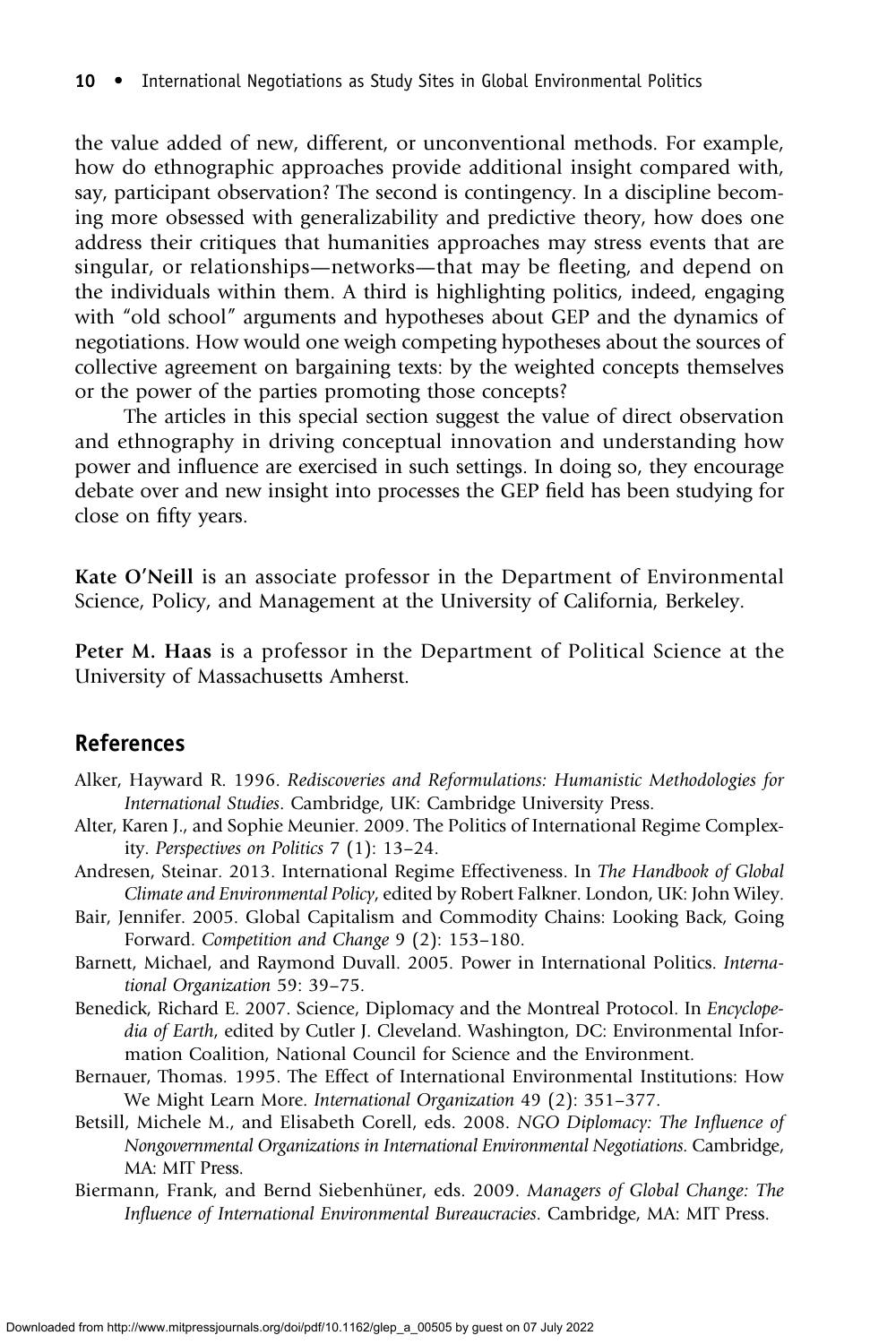- Biermann, Frank, Philipp Pattberg, Harro van Asselt, and Fariborz Zelli. 2009. The Fragmentation of Global Governance Architectures: A Framework for Analysis. Global Environmental Politics 9 (4): 14–40.
- Brigden, Noelle K. 2016. Improvised Transnationalism: Clandestine Migration at the Border of Anthropology and International Relations. International Studies Quarterly 2 (1): 434–354.
- Campbell, Lisa, Catherine Corson, Noella J. Gray, Kenneth I. MacDonald, and J. Peter Brosius. 2014. Studying Global Environmental Meetings to Understand Global Environmental Governance: Collaborative Event Ethnography at the Tenth Conference of the Parties to the Convention on Biological Diversity. Global Environmental Politics 14 (3): 1–20.
- Chasek, Pamela S., and Lynn M. Wagner, eds. 2012. The Roads from Rio: Lessons Learned from Twenty Years of Multilateral Environmental Negotiations. New York, NY: Routledge.
- Conca, Ken. 2005. Environmental Governance after Johannesburg: From Stalled Legalization to Environmental Human Rights? Journal of International Law and International Relations 1 (1–2): 121–138.
- Conca, Ken. 2006. Governing Water: Contentious Transnational Politics and Global Institution Building. Cambridge, MA: MIT Press.
- Death, Carl. 2011. Summit Theatre: Exemplary Governmentality and Environmental Diplomacy in Johannesburg and Copenhagen. Environmental Politics 20 (1): 1–19.
- Downie, David Leonard. 2005. Global Environmental Policy: Governing through Regimes. In The Global Environment: Institutions, Law and Policy, edited by Regina S. Axelrod, David Leonard Downie, and Norman J. Vig. Washington, DC: CQ Press.
- Esguerra, Alejandro. 2014. The Politics of Beginning: An Inquiry into Transnational Governance in Action. PhD diss., Freie Universität Berlin.
- Gaventa, John. 1980. Power and Powerlessness. Urbana, IL: University of Illinois Press.
- Green, Jessica. 2013. Order out of Chaos: Public and Private Rules for Managing Carbon. Global Environmental Politics 13 (2): 1–15.
- Haas, Peter. 1989. Do Regimes Matter? Epistemic Communities and Mediterranean Pollution Control. International Organization 43 (3): 377–403.
- Haas, Peter M. 2002. UN Conferences and Constructivist Governance of the Environment. Global Governance 8 (1): 73-91.
- Haas, Peter M., Robert O. Keohane, and Marc A. Levy, eds. 1993. Institutions for the Earth: Sources of Effective International Environmental Protection. Cambridge, MA: MIT Press.
- Haggard, Stephen, and Beth Simmons. 1987. Theories of International Regimes. IO 41 (3): 491–517.
- Hurrell, Andrew, and Benedict Kingsbury, eds. 1992. The International Politics of the Environment. Oxford, UK: Oxford University Press.
- Ivanova, Maria. 2010. UNEP in Global Environmental Governance: Design, Leadership, Location. Global Environmental Politics 10 (1): 30–59.
- Jinnah, Sikina. 2014. Post-treaty Politics: Secretariat Influence in Global Environmental Governance. Cambridge, MA: MIT Press.
- Kanie, Norichika, Steinar Andresen, and Peter M. Haas, eds. 2014. Improving Global Environmental Governance: Best Practices for Architecture and Agency. New York, NY: Routledge.
- Katzenstein, Peter J., and Lucia Seybert, eds. 2018. Protean Power: Exploring the Uncertain and Unexpected in World Politics. Cambridge, UK: Cambridge University Press.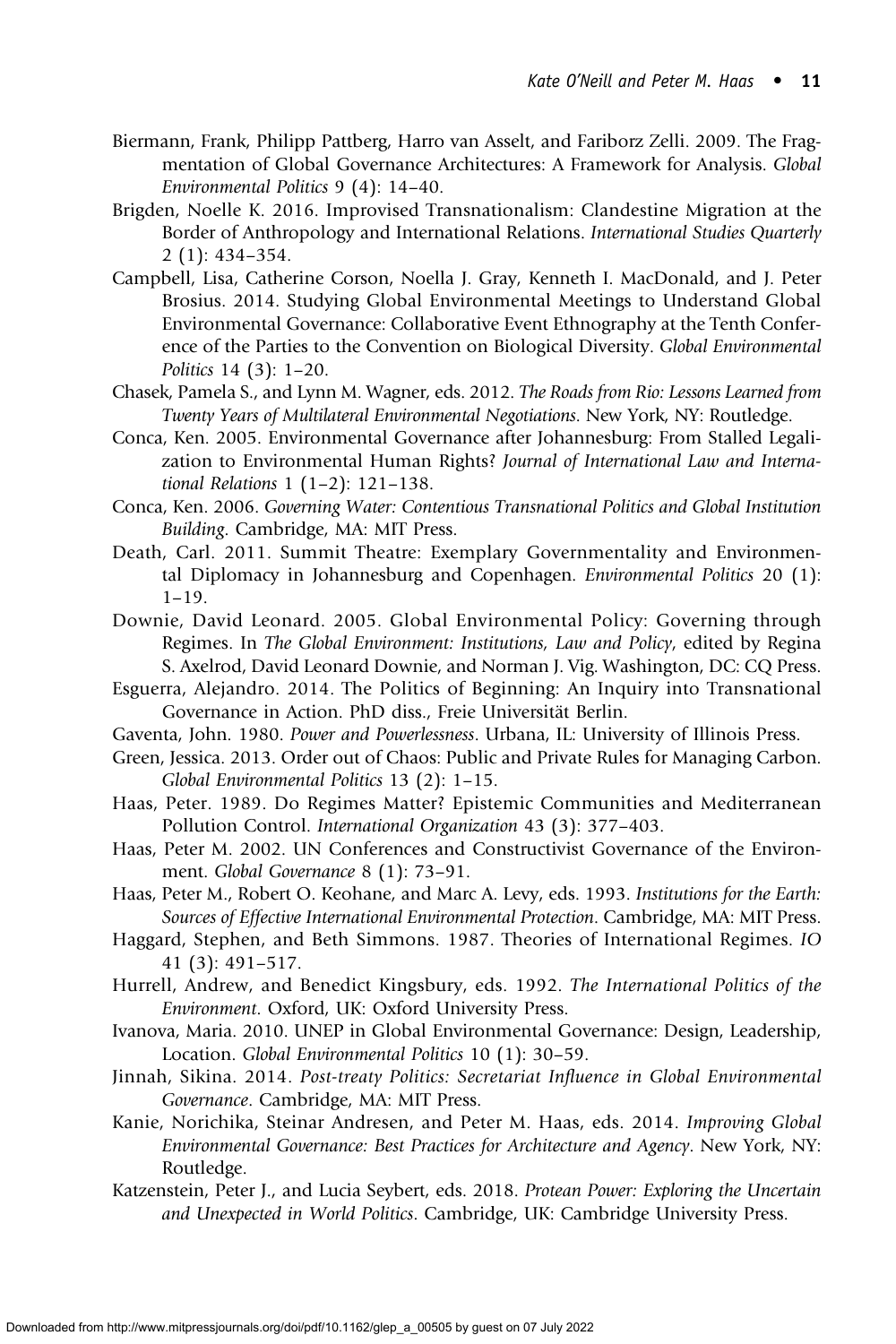- Kaufmann, Johann. 1968. Conference Diplomacy: An Introductory Analysis. Amsterdam, Netherlands: Kluwer.
- Kay, David A., and Howard K. Jacobson, eds. 1983. Environmental Protection: The International Dimension. Totowa, NJ: Allanheld Osmun.
- Kay, David A., and Eugene B. Skolnikoff, eds. 1972. World Eco-crisis: International Organizations in Response. Madison, WI: University of Wisconsin Press.
- Keohane, Robert O., and David G. Victor. 2011. The Regime Complex for Climate Change. Perspectives on Politics 9 (1): 7–24.
- Kim, Rakhyun E., and Brendan Mackey. 2014. International Environmental Law as a Complex Adaptive System. International Environmental Agreements 14: 1–20.
- Krasner, Stephen D., ed. 1983. International Regimes. Ithaca, NY: Cornell University Press.
- Levy, David L., and Peter J. Newell, eds. 2005. The Business of Global Environmental Governance. Cambridge, MA: MIT Press.
- Lipschutz, Ronnie D., and Ken Conca, eds. 1993. The State and Social Power in Global Environmental Politics. New York, NY: Columbia University Press.
- Lukes, Steven. 1974. Power. Houndmills, UK: Macmillan.
- Martello, Marybeth Long. 2001. A Paradox of Virtue? "Other" Knowledges and Environment-Development Politics. Global Environmental Politics 1 (3): 114–141.
- Montsion, Jean Michel. 2018. Ethnography and International Relations: Situating Recent Trends, Debates and Limitations from an Interdisciplinary Perspective. Journal of Chinese Sociology 5 (9): 1–21.
- O'Neill, Kate. 2017. The Environment and International Relations. 2nd ed. Cambridge, UK: Cambridge University Press.
- O'Neill, Kate. 2019. Architects, Agitators, and Entrepreneurs: International and Nongovernmental Organizations in Global Environmental Politics. In The Global Environment: Institutions, Law, and Policy, 5th ed., edited by Regina S. Axelrod and Stacy D. VanDeveer, 35–67. Los Angeles, CA: Sage/CQ Press.
- O'Neill, Kate, Jörg Balsiger, and Stacy VanDeveer. 2004. Actors, Norms and Impact: Recent International Cooperation Theory and the Influence of the Agent-Structure Debate. Annual Review of Political Science 7: 149–175.
- O'Neill, Kate, Erika Weinthal, Kimberly R. Marion Suiseeya, Steven Bernstein, Avery S. Cohn, Michael W. Stone, and Benjamin Cashore. 2013. Methods and Global Environmental Governance. Annual Review of Environment and Resources 38: 441–471.
- O'Neill, Kate, Erika Weinthal, and Patrick Hunnicutt. 2017. Seeing Complexity: Visualization Tools in Global Environmental Politics and Governance. Journal of Environmental Studies and Sciences 7 (4): 490–506.
- Orsini, Amandine, Philippe Le Prestre, Peter M. Haas, Malte Brosig, Philipp Pattberg, Oscar Widerberg, Laura Gomez-Mera, Jean-Frédéric Morin, Neil E. Harrison, Robert Geyer, and David Chandler. 2019. Complex Systems and International Governance. International Studies Review. Advance online publication[. https://doi.]( https://doi. org/10.1093/isr/viz005) [org/10.1093/isr/viz005.]( https://doi. org/10.1093/isr/viz005)
- Orsini, Amandine, Jean-Frédéric Morin, and Oran Young. 2013. Regime Complexes: A Buzz, a Boom or a Boost for Global Governance? Global Governance 19: 27–39.
- Ostrom, Elinor, and Michael Cox. 2010. Moving beyond Panaceas: A Multi-tiered Diagnostic Approach for Social-Ecological Analysis. Environmental Conservation 37 (4): 451–463.
- Raustiala, Kal, and David G. Victor. 2004. The Regime Complex for Plant Genetic Resources. International Organization 58 (2): 277–309.